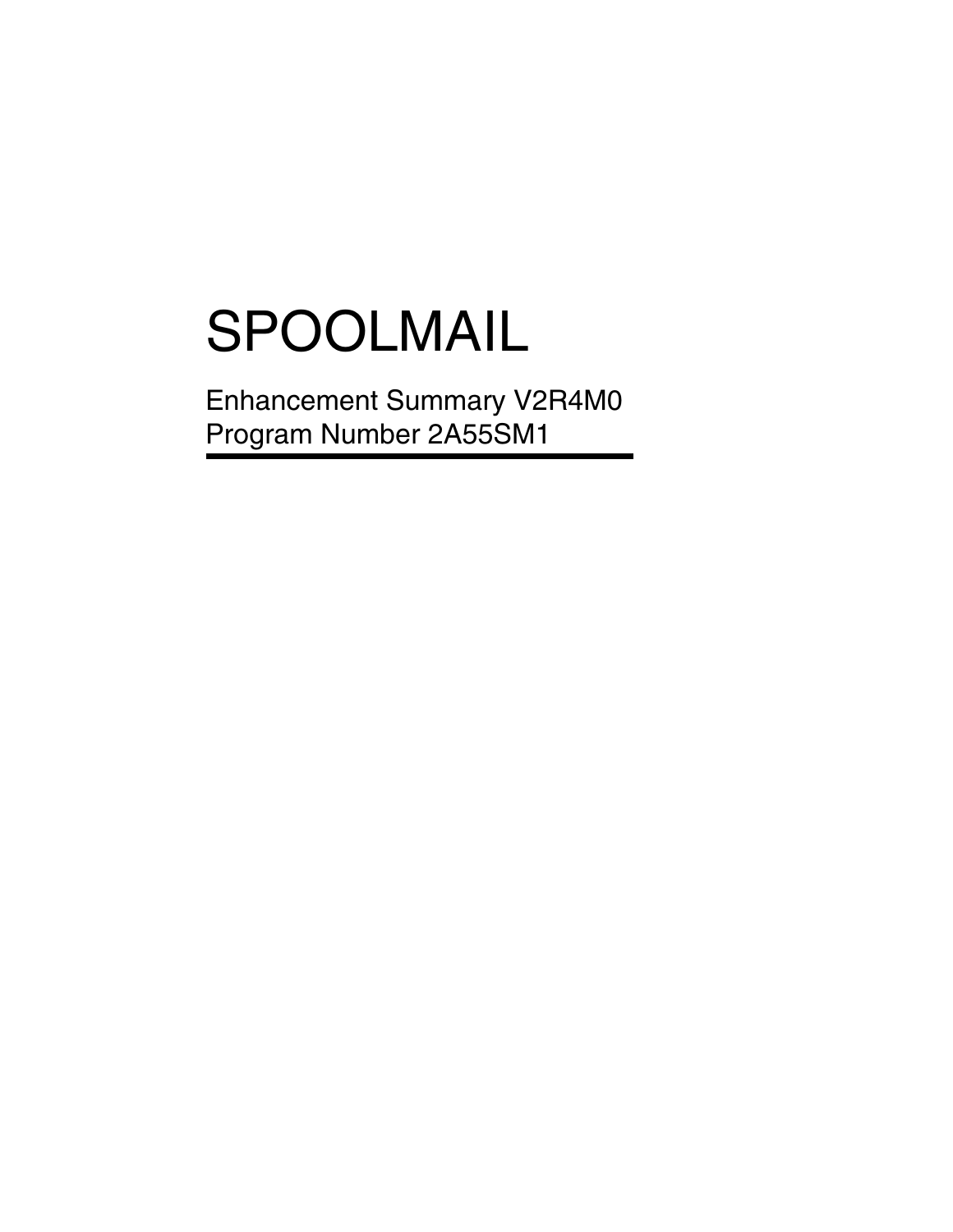**Fourteenth Edition (February 2008)**



809 W Howe St Seattle, WA 98119 United States of America

Phone: (206) 284-5078 Fax: (206) 284-5029 E-mail: support@gumbo.com Web: www.gumbo.com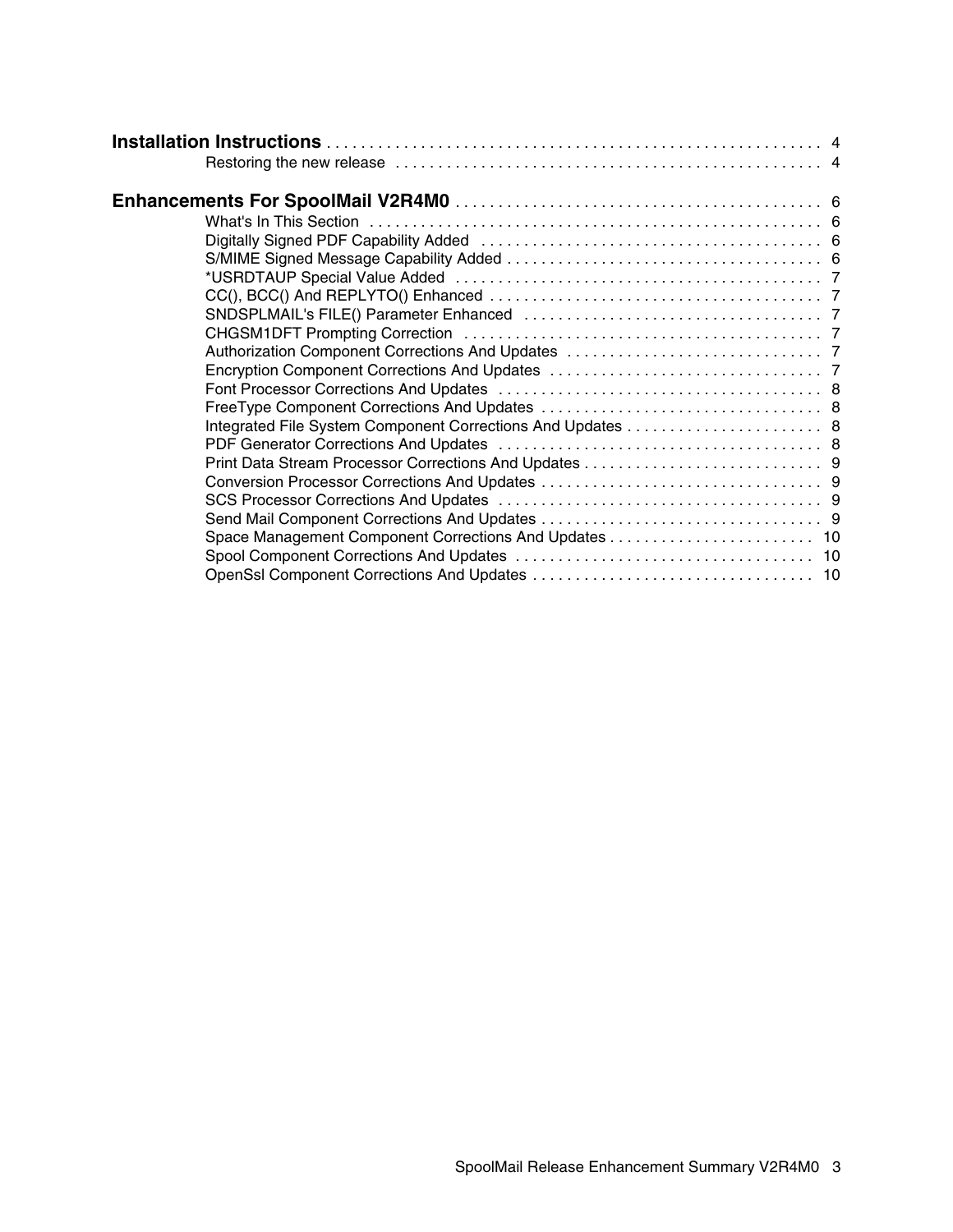# **Installation Instructions**

# **Restoring the new release**

Read the Enhancement Summary to determine if any changes affect your installation.

Follow these instructions to install SpoolMail V2R4M0 on your System i5:

- **Note:** If you have downloaded this software from the web, instructions specific to installing from the download can be found in the file "readme.htm" which is included in the download.
- 1. Sign on to the system as the security officer (QSECOFR).
- 2. Verify that your machine is at i5/OS V5R4M0 or later by running:

DSPDTAARA DTAARA(QGPL/QSS1MRI)

- **Note:** If you are running a version of i5/OS earlier than V5R4M0 you can not install SpoolMail V2R4M0 on your machine. You must install an earlier version of SpoolMail or upgrade the operating system.
- 3. Verify that user domain objects are allowed in the libraries SPOOLMAIL and QSRV, by running:

WRKSYSVAL SYSVAL(QALWUSRDMN)

Take option 5 to display the value. If the value is not \*ALL, use option 2 to add libraries SPOOLMAIL and QSRV to the list of libraries where user domain objects are allowed.

4. Insure that i5/OS will be able to verify the signatures that we apply to our product's objects by installing our Signing Certificate and Root CA Certificate using Digital Certificate Manager. Alternately, insure that signature verification will not prevent the restore operation by running:

WRKSYSVAL SYSVAL(QVFYOBJRST)

Take option 5 to display the value. If the value is 3 or higher, use option 2 to temporarily change the value to 1.

- 5. Mount the distribution media in the appropriate device.
- 6. Submit the Restore Licensed Program (RSTLICPGM) command to batch:

RSTLICPGM LICPGM(2A55SM1) DEV(device-name) LNG(2924)

**Note:** "device-name" is the device the media was mounted on and is usually OPT01. **Note:** During the restore operation the system operator message queue may receive inquiry message CPA3DE4 "Directory not registered. (C G)". Unless you are using a directory naming convention similar to ours (that is the directory specified in the CPA3DE4's second level text is unrelated to our software), You can safely respond with a "G" to reestablish the relationship between the directory and the product. Typically the message will occur three times.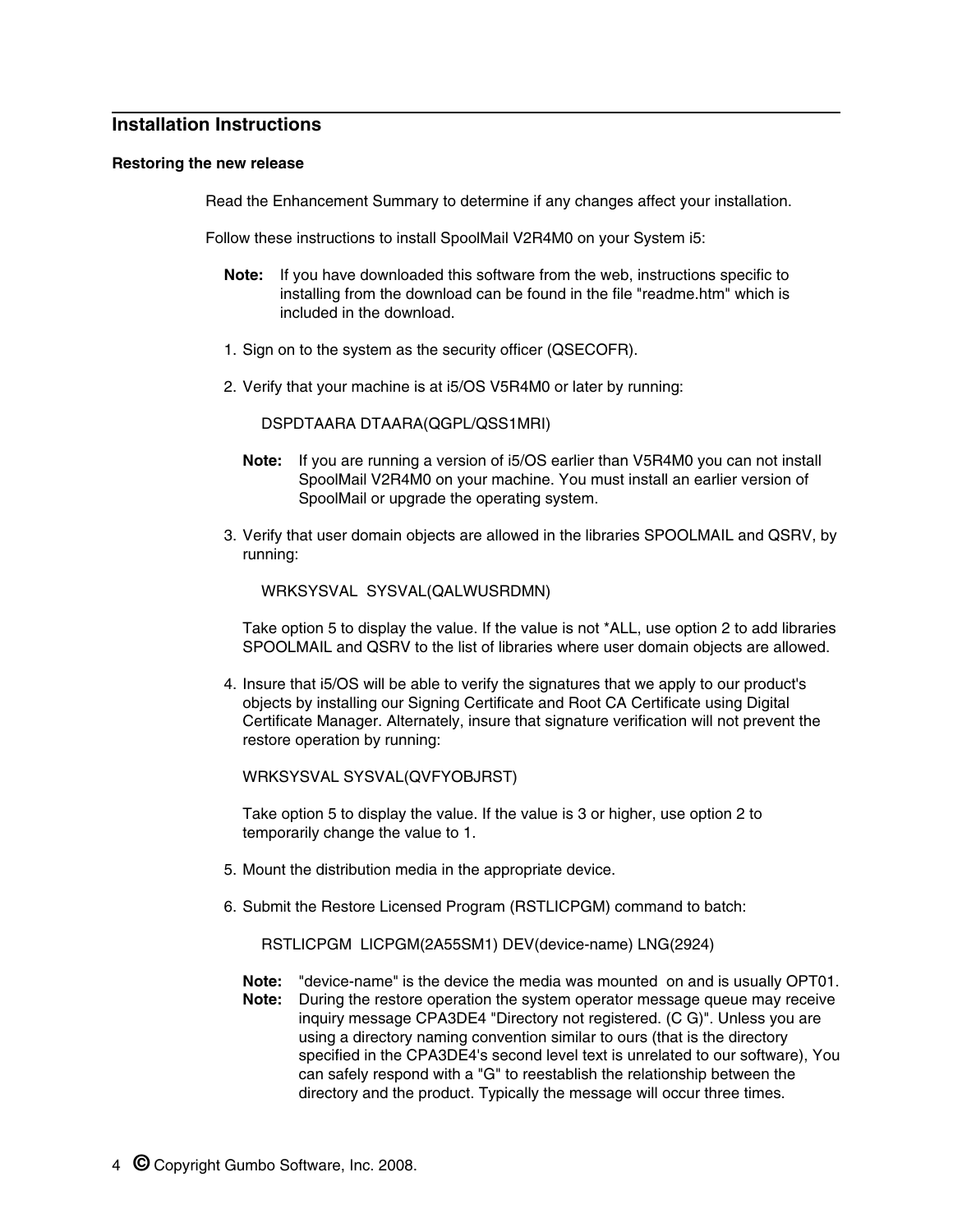- 7. Enter your permanent authorization code by following the instructions on your Authorization letter.
- 8. Determine which PTFs were included on the media by entering the following command:

DSPPTF LICPGM(2A55SM1)

9. Visit www.gumbo.com to determine if newer PTFs are available.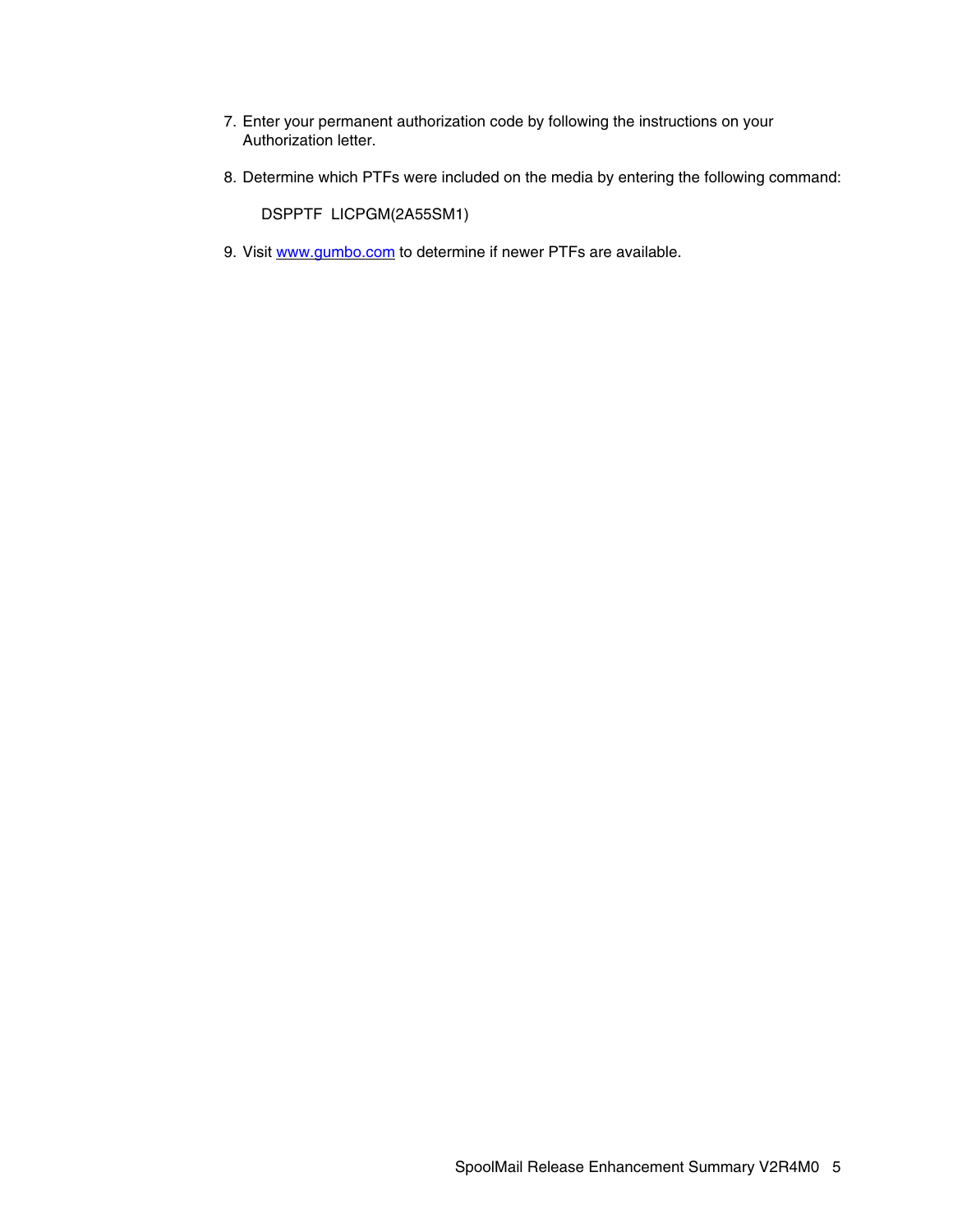# **Enhancements For SpoolMail V2R4M0**

# **What's In This Section**

This section provides information on SpoolMail enhancements for the current release, notes any customer code implications, and describes where to find more information when applicable.

# **Digitally Signed PDF Capability Added**

PDF files produced by SpoolMail can be, optionally, digitally signed. The signature included in the PDF document allows the identity of the author to be validated and provides additional assurance that the PDF document has not been tampered with after it was signed.

You create digitally signed PDF documents by specifying an Application ID when the document is created. There are two ways to accomplish this: at the command level and at the system (or LPAR) level. The command level overrules the system level. For command level, specify an Application ID directly on the command's new PDF document signing key (PDFSGNKEY) parameter. For the system level, specify an Application ID on the CHGSM1DFT command's new PDF document signing key (PDFSGNKEY) parameter.

The shipped default values for the PDF document signing key (PDFSGNKEY) parameters are \*DEFAULT and \*NONE respectively.

Application ID refers to the name you have given to a digital certificate when placing it in the \*OBJECTSIGNING Certificate Store using i5/OS's Digital Certificate Manager (DCM). DCM is option 34 of i5/OS. You can determine if DCM has been installed by running the Display Software Resources (DSPSFWRSC) command.

For complete information on setting up DCM, creating and storing certificates and adding Application IDs, goto the iSeries Information Center (http://www.iseries.ibm.com/infocenter).

# **S/MIME Signed Message Capability Added**

Email produced by SpoolMail can be, optionally, digitally signed using S/MIME Signed Message format. S/MIME (Secure / Multipurpose Internet Mail Extensions) is a standard for public key encryption and signing of email encapsulated in MIME. A signed message is an ordinary message with a digital signature added by the sender. The signature has two purposes: it identifies the sender, and it verifies that the content of the message has not been altered since the message was sent.

You create digitally signed email by specifying an Application ID when the email is created. There are two ways to accomplish this: at the command level and at the system (or LPAR) level. The command level overrules the system level. For command level, specify an Application ID directly on the send command's new Signing key (SGNKEY) parameter. For the system level, specify an Application ID on the CHGSM1DFT command's new Signing key (SGNKEY) parameter.

The shipped default values for the Signing key (SGNKEY) parameters are \*DEFAULT and \*NONE respectively.

Application ID refers to the name you have given to a digital certificate when placing it in the \*OBJECTSIGNING Certificate Store using i5/OS's Digital Certificate Manager (DCM). DCM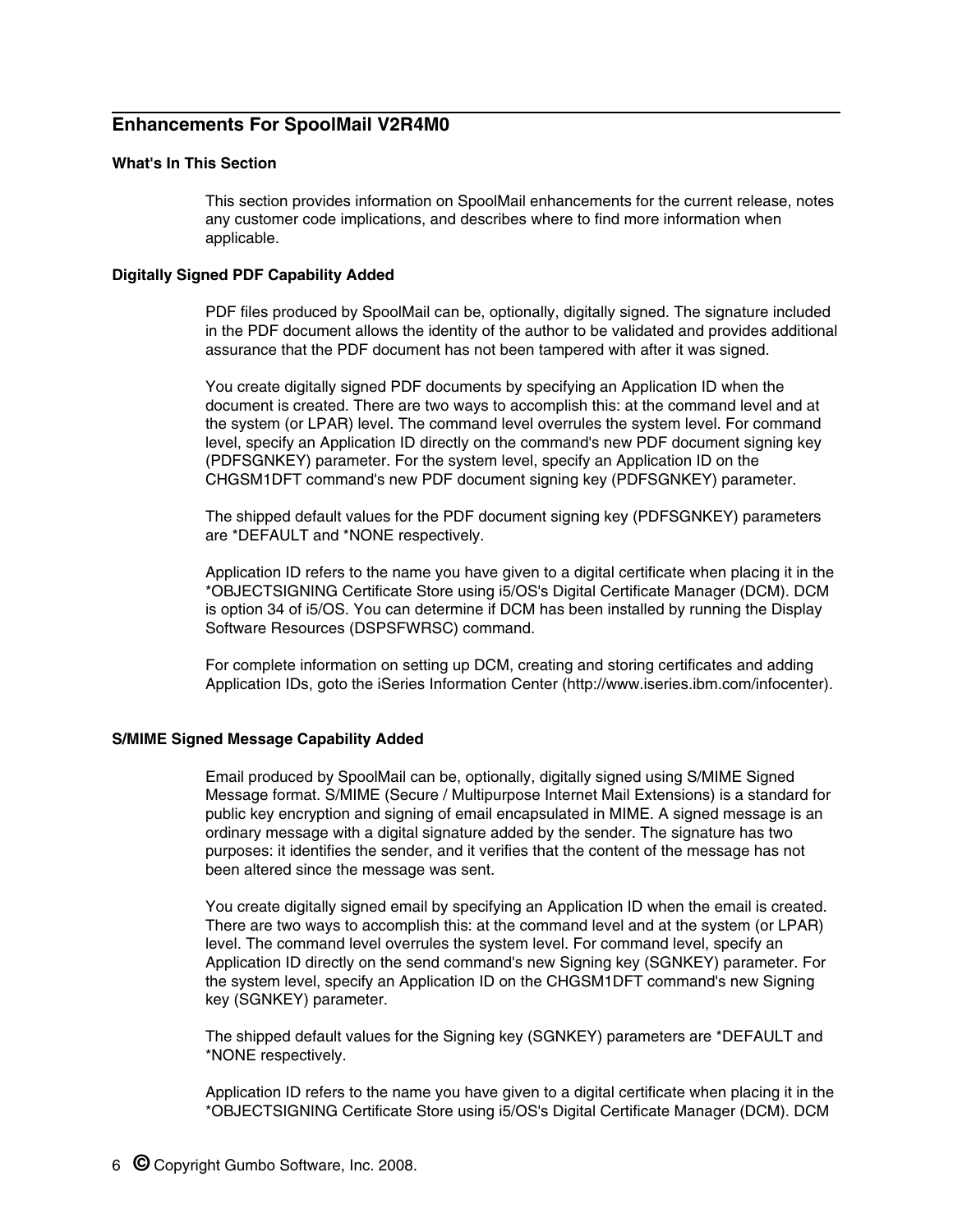is option 34 of i5/OS. You can determine if DCM has been installed by running the Display Software Resources (DSPSFWRSC) command.

For complete information on setting up DCM, creating and storing certificates and adding Application IDs, goto the iSeries Information Center (http://www.iseries.ibm.com/infocenter).

#### **\*USRDTAUP Special Value Added**

A new special value, \*USRDTAUP has been added to the To (recipient) (TOSMTPNAME) parameter. When specified, the value of the spooled file's "User Data" (USRDTA) attribute is treated as a user name and the email address stored in the directory entry associated with the user name is used as the recipient.

Some applications place the name of the requesting user in the spooled file's user data and this special value can be used to link it to the user's email address.

# **CC(), BCC() And REPLYTO() Enhanced**

Special values previously only available on the To (recipient) (TOSMTPNAME) parameter are now available on the Cc (carbon copy) (CC), Bcc (blind carbon copy) (BCC), and Reply to (REPLYTO) parameters. The additions are: \*MAILTAG, \*PAGDTA, \*SPLFOWN, \*SPLFCRT, \*USRDFNDTA, \*USRDFNTXT, and \*USRDTAUP.

### **SNDSPLMAIL's FILE() Parameter Enhanced**

A new special value, \*LASTCRT, has been added to the Send Spool Mail (SNDSPLMAIL) command's Spooled file name (FILE) parameter. When FILE(\*LASTCRT) is specified, the last spooled file created by the current job or thread is identified using the QSPRILSP api and processed. When \*LASTCRT is specified, the JOB() and SPLNBR() parameters are ignored.

\*LASTCRT is useful when the command is run from within a job that changes user profile during processing and creates spooled files that end up in QPRTJOB.

# **CHGSM1DFT Prompting Correction**

An error in the CHGSM1DFT prompt override program was scrubbing the \*FGID special value from the PDFFNTIMB() parameter.

#### **Authorization Component Corrections And Updates**

o Check SpoolMail Authorization (CHKSM1AUT) command added wasn't working correctly for non-tiered products.

### **Encryption Component Corrections And Updates**

o ArcFour encryption functions accessible from the product interface were removed and replaced with calls to i5/OS supplied apis. This reduces the product's Export Control Classification Number (ECCN) to EAR99-NLR i.e. innocuous and exportable anywhere.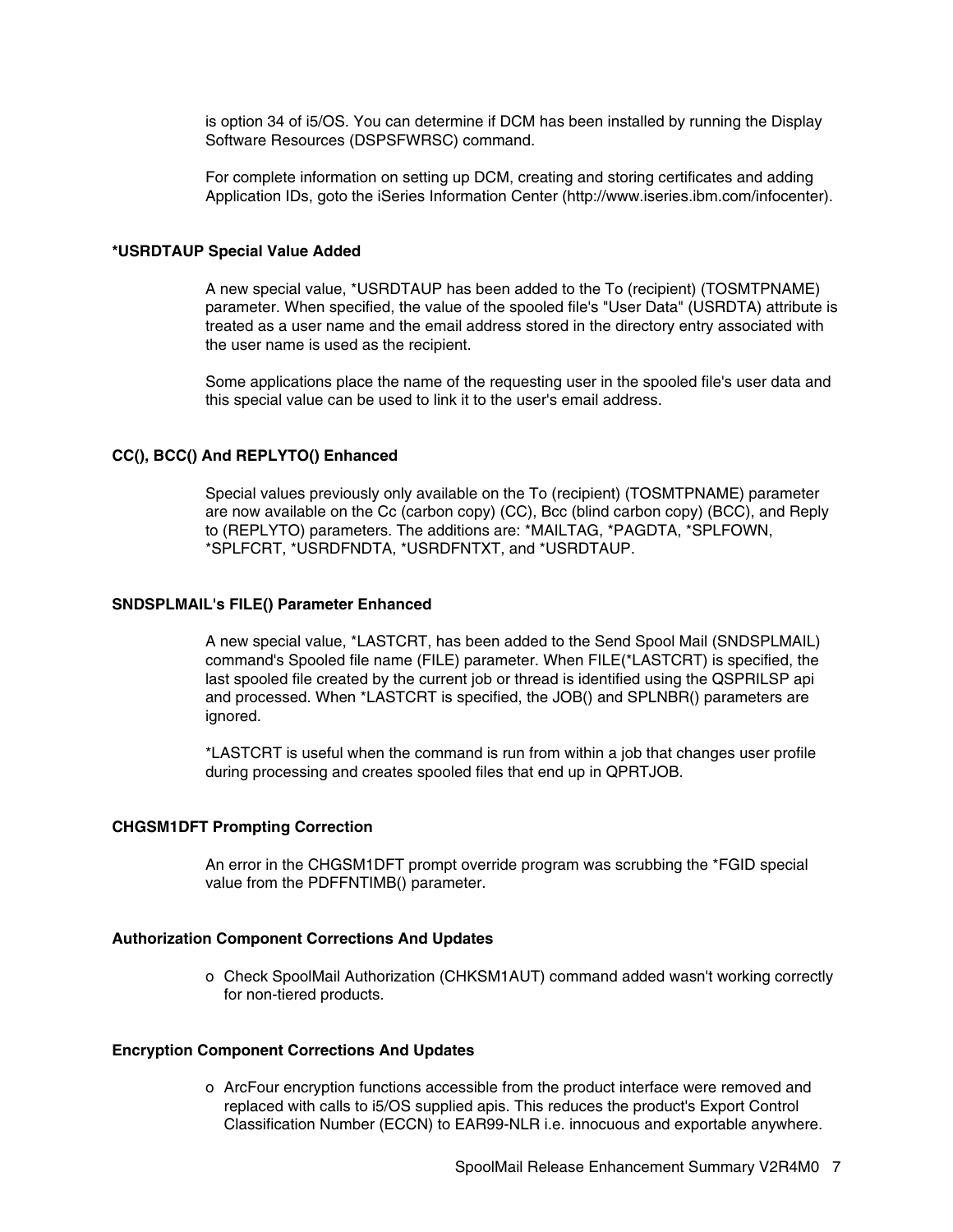o Functions implementing the SHA-1 message digest algorithm have been added.

# **Font Processor Corrections And Updates**

Added exports for accessing and processing TrueType fonts made available by the DDS FONTNAME() keyword.

- o Added font table to locate fonts referenced through DDS's FONTNAME() keyword to base definition table.
- o Corrected CPGID (codepage global identifier) returned for several well know codepages (T1DxBASE) in base definition table resulting in improved "tounicode" maps generated by pdf conversions that use the codepages and embed the fonts.
- o Increase Type1 font parser memory allocation to avoid out of memory error for some large font character sets.
- o Updated font base data table with additional cpgid codepage information including recent Polish additions.
- o Faulty logic allowed code pages in the process of being parsed to be used as complete during highload stress test. Incomplete codepages used as complete gave erroneous results.
- o Previously, when processing a spooled file's attributes for font specifications, the file's Character identifier (CHRID) setting was ignored and values were derived from the default ccsid in all cases. CHRID is now processed correctly.

# **FreeType Component Corrections And Updates**

o Initial build. Portions of FreeType.org's FreeType library have compiled into a service program to parse font files and retrieve information from them.

### **Integrated File System Component Corrections And Updates**

o oflag process was expanded in IfsOpen() to provide more fine grain control required by some digital signing methods.

# **PDF Generator Corrections And Updates**

- o Enable embedding of TrueType fonts and processing of the unicode data that results when the DDS FONTNAME() keyword is specified without a named code page.
- o Type1 font parsing errors weren't being caught and handled, resulting in "pointer not set" error when embedding font.
- o Internal functions to digitally sign generated PDF documents added PDF generator.
- o PDF0039 "Unknown image data element size." erroneously generated when processing 4 bit CMYK images with "PDF image process blending" (PDFIMGPBL) parameter set to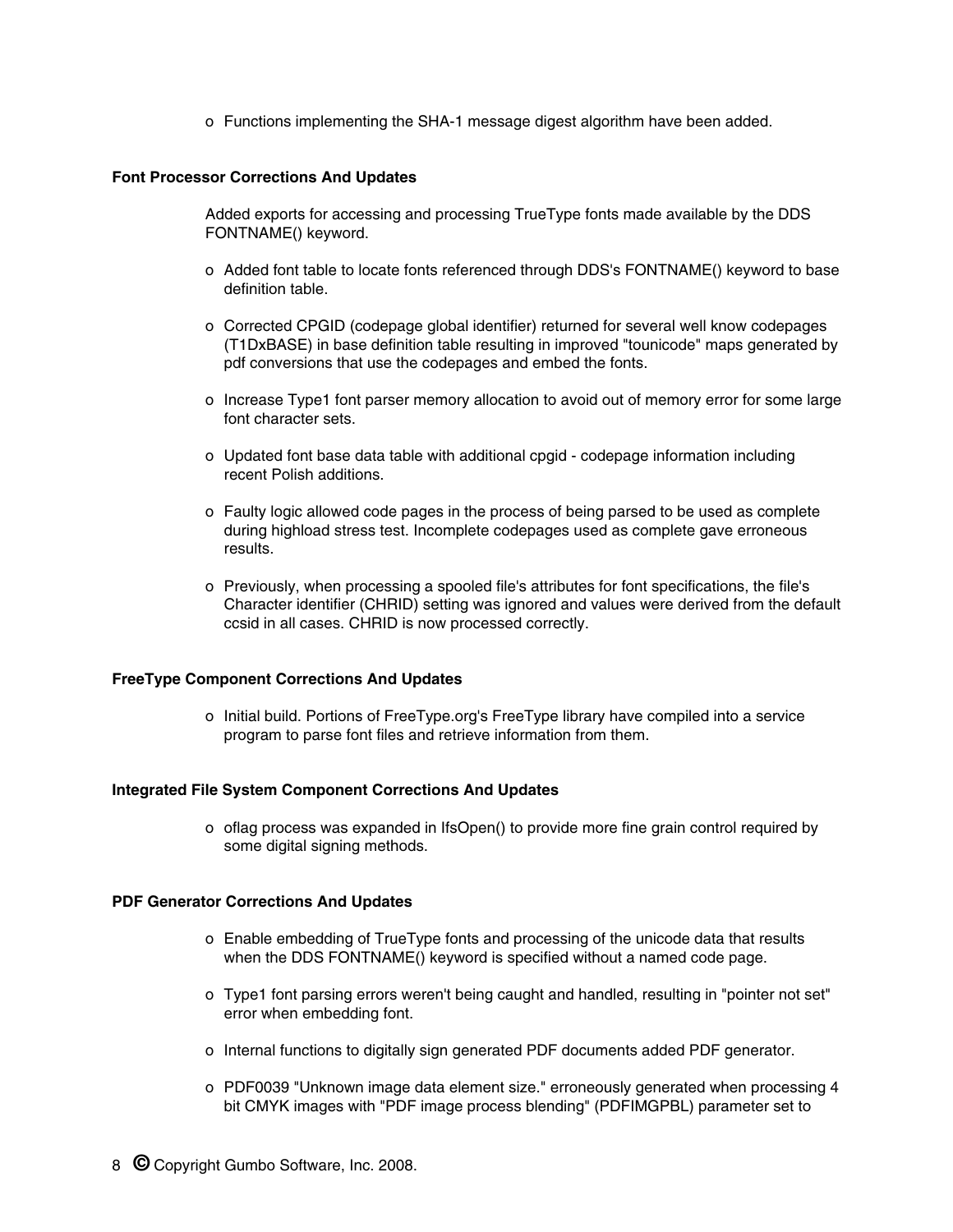\*NOPREBLEND4.

- o Corrected bolding of adjacent data when processing SCS spooled files.
- o Malformed (truncated in middle of page) AFPDS spooled file caused malformed PDF document when compression used. No error message was issued. Diagnostic message now issued and valid PDF generated.
- o PDF417 is a 2-dimensional barcode used in a variety of applications, including transport, identification cards, and inventory management. Support for PDF417 has been added to the Portable Document Format Transforms.
- o Tolerate and correct mangled G4 MMR image created by ImagePlus.
- o Adobe's Acrobat 8.0 spotted a missing parameter in the color profile included with PDF/A documents. The parameter is now included.
- o Adobe's Acrobat 8.0 Preflight PDF/A validator does not tolerate a space character at the end of the file header. It has been removed.
- o Imbedded Type 1 font programs were incorrectly declared as Compact Font Format (CFF). Now they are correctly declared as Adobe Type 1 Font Format.
- o PDF insertion of single space character for SCS Horizontal Tab mishandled, resulting in it being ignored.
- o PDF location of SCS Underscore mishandled when certain \*FGID font imbedding is performed.

# **Print Data Stream Processor Corrections And Updates**

o Data Stream Seek function returned erroneous results (or a tight infinite loop) under some conditions. These most often occurred during Report Manager filtering i.e negative distance trans buffer move in buffered data stream.

### **Conversion Processor Corrections And Updates**

o Error processing \*TIFF page range corrected.

# **SCS Processor Corrections And Updates**

o Corrected initial position calculated during set horizontal margin (SHM) SCS control code processing.

## **Send Mail Component Corrections And Updates**

o Specifying a variable containing the special value '\*N' on the INCOBJ() parameter to signify "no value" does not work correctly.